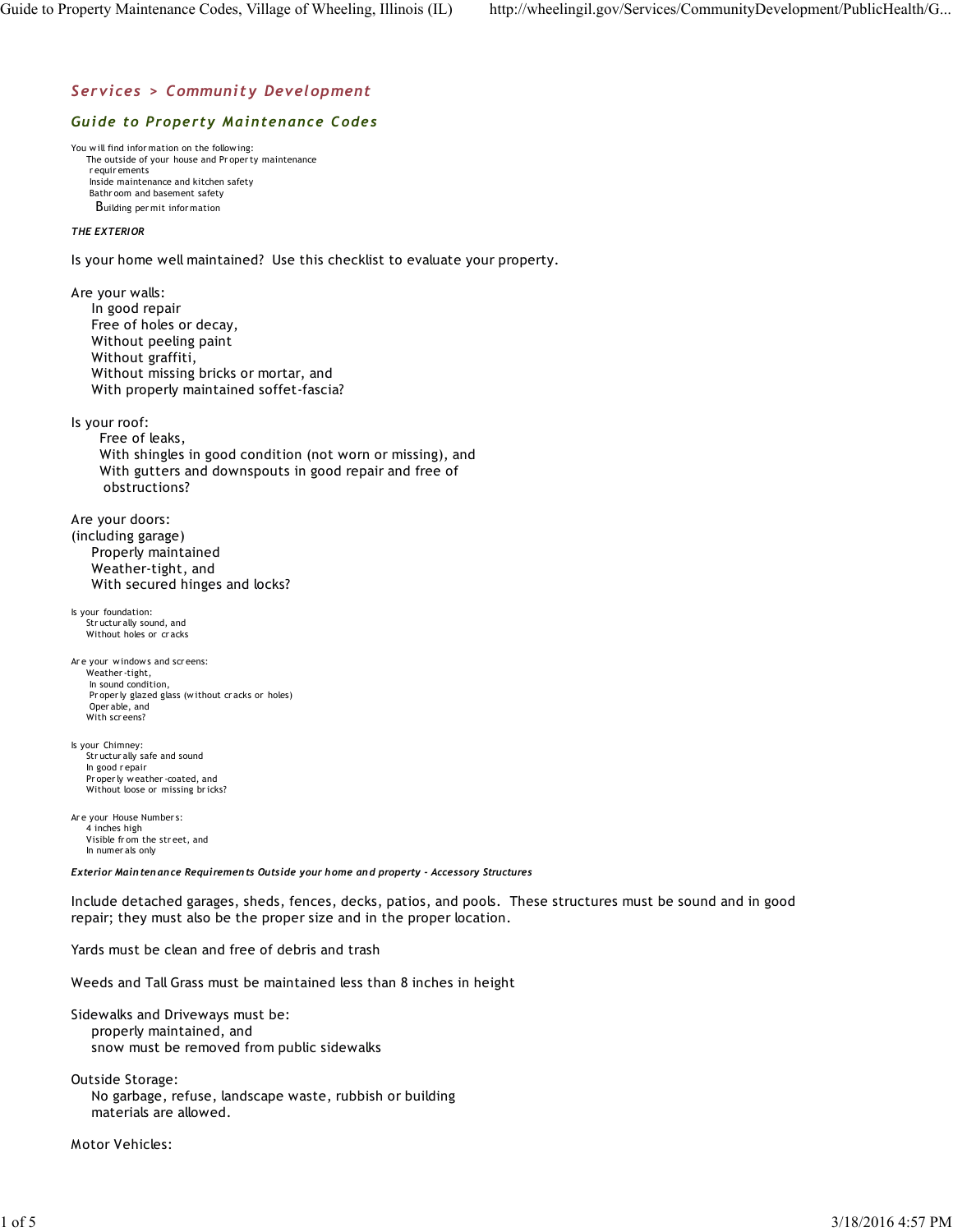must be parked on paved surface must be operable must be currently registered residential parking of only class "B" trucks Garbage Containers must: be not less than 10 gallons and not more than 32 gallons be covered or securely tied whenever it contains garbage, litter, refuse or rubbish not be set out before 6:00 p.m. on the night before collection *THE INTERIOR* Is your home clean, safe, and well maintained? Are your walls and ceilings: clean, without loose wallpaper, without cracks, without loose plaster, without flaking paint, and without lead paint? Are your floors: sound, without holes, clean, and without cracked tiles or torn carpet? Are your windows: without broken glass, operable, and with screens? Are you heating and cooling systems: properly maintained, and able to maintain 68 degrees F? Are your electrical components: able to provide adequate service, without frayed or unconnected wires, without broken light fixtures, used with proper type and size extension cords, with a fuse box accessible to tenants, without loose or broken outlets, and without cracked or missing outlet covers? Are your doors: secure, fitting the frames, not blocked attached with the proper hardware, with door jambs intact, properly painted, and with an operating lock set? The Kitchen Is your kitchen sanitary and safe? Are your walls and floors: clean (no grease), and properly painted Are your appliances: in good working condition, and clean?

Is your sink: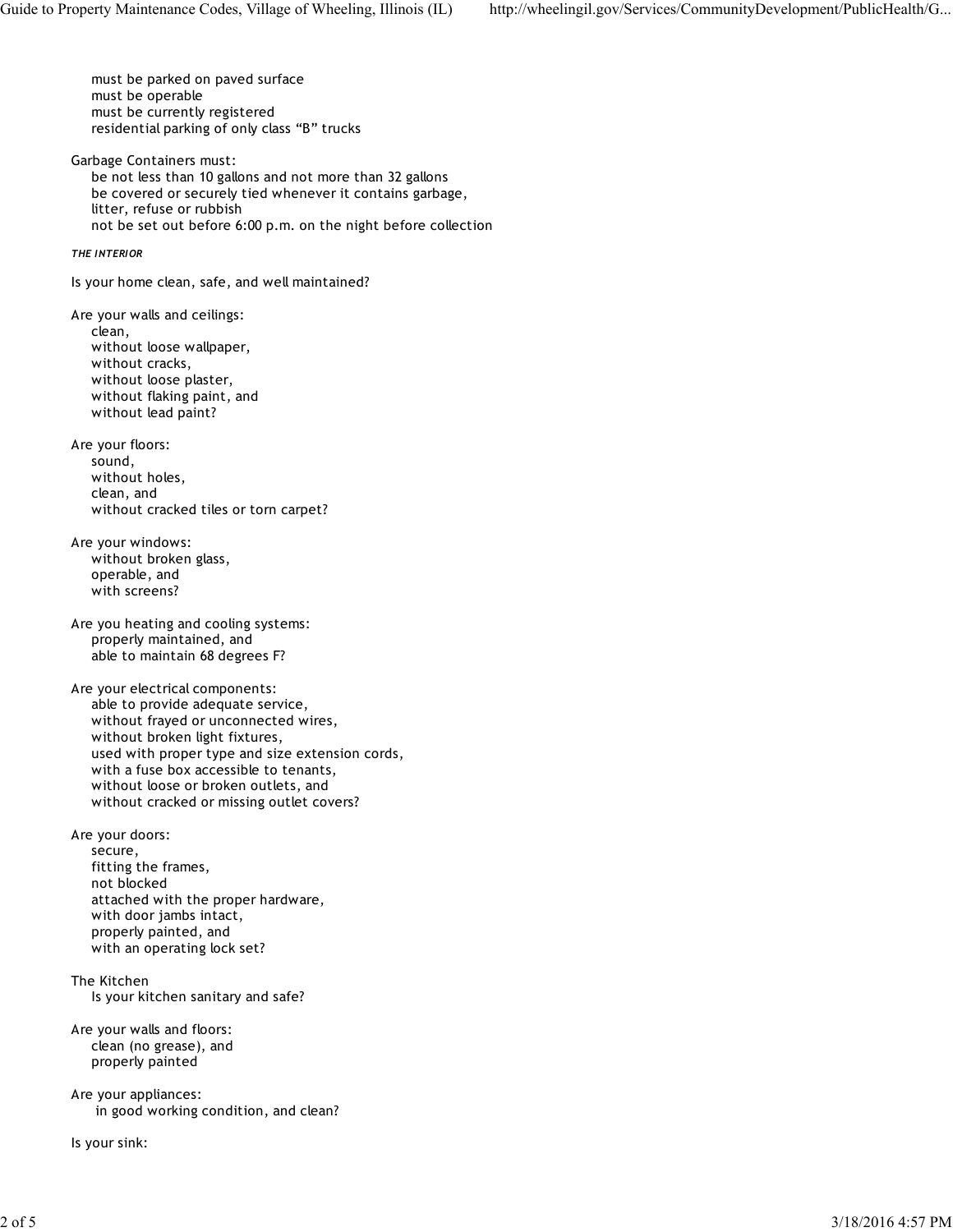without leaks in the faucet or drain, and with hot and cold running water?

Are your counter and cabinets: clean, properly secured, with all hardware attached, with drawers that work properly?

Are your Electrical Receptacles: with 2 separate outlets as required, and properly maintained?

Are your windows: without broken glass, and operable?

Is your exhaust fan: clean and operable?

Extermination: any insects or rodents must be eliminated

Sleeping is not permitted in the kitchen or other non-habitable areas such as the laundry room or bathrooms.

The Bathroom Make sure that your bathroom is safe!

Is your tub or shower: with grouting or caulking in tact, and without leaks?

Is your sink: properly installed, and without leaks in the faucet or drain?

Is your toilet: flushing properly, and without leaks at the base, with proper toilet seat?

### Is your electrical system: equipped with at least one properly maintained receptacle and one light fixture?

Is your floor: clean and sanitary, and watertight?

Are your walls: Properly painted and clean?

Ventilation:

Is there an operable window or exhaust fan?

Remember to:

 Clean the bathroom regularly Wipe down shower walls to prevent mold, Repair leaking faucets to avoid water waste and high water bills

The Basement - a danger area

Is your heating system: Able to maintain 68 degrees F, Properly installed and ventilated, Sealed against fumes, With ducts and pipes that are leak-free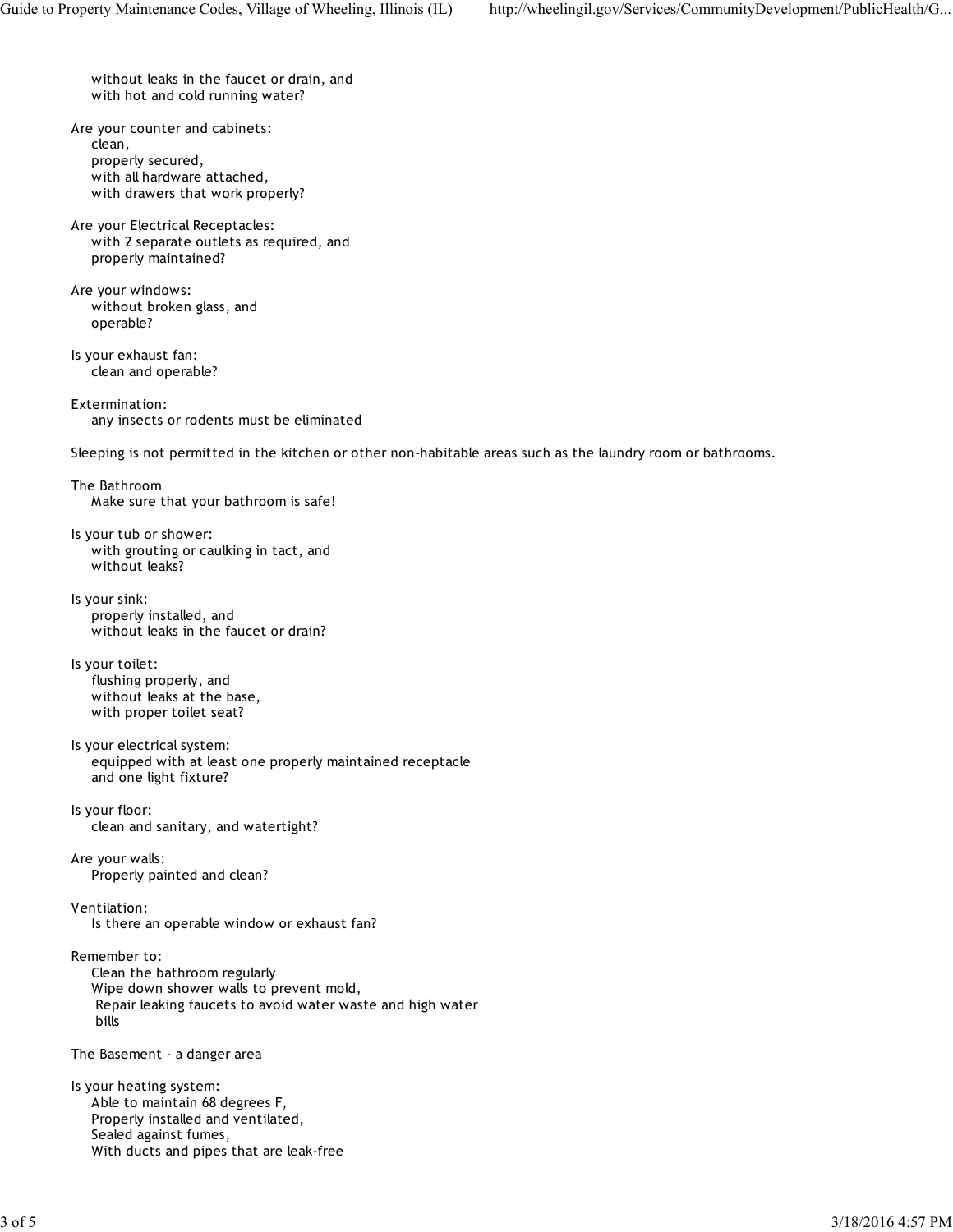With a sealed chimney, With clean filters, and Clear of storage items? Is your electrical system: Properly grounded, Have insulated wires, With an enclosed fuse box, Without exposed brass light sockets, Installed or modified only by a licensed homeowner or electrician, and Not less than 60 amps service Is your stairway: Well-lit, With a secure handrail, With secure steps, and With evenly spaced steps? Are your walls: Waterproof, and Structurally sound? Are your floor areas: Waterproof, Free of trash, With a grill over floor drain, and Without hazardous materials?

Is the water service: Without cross connection of sanitary or storm water drains?

Is your water heater: Capable of heating to 110 degrees F, Properly vented, Equipped with relief valves, Equipped with metal drain pipe off pressure relief valves, Clear of storage items, and without leaks?

Is your smoke detector: Located in the proper location?

#### *SMOKE DETECTORS ARE MANDATORY!*

State law requires that every dwelling unit must have at least one smoke detector. The owner is required to provide a detector. It is the responsibility of the occupant to maintain the detector in working order. Common areas and stairways in multi-dwelling units are required to have approved smoke detectors as well.

A smoke detector is required within 15 feet of every sleeping area. In residential occupancies, smoke detectors are required on every story of the dwelling unit, including basements. In a split-level dwelling unit with intervening doors between the levels, only one smoke detector for the two floors is required. Smoke detectors should be mounted on the ceiling at least 6 inches from the wall or on the wall 4-6 inches below the ceiling.

Smoke detectors shall either be AC primary power source or monitorized battery primary power source.

#### *"Overcrowding" (What it means)*

Dwelling units shall not be occupied by more occupancies than permitted. Every room occupied for sleeping purposes by one occupant shall contain at least 70 square feet of floor area, and every room occupied for sleeping purposes by more than one person shall contain at least 50 square feet of floor area for each occupant.

Following is a chart that illustrates these requirements:

| Minimum square feet required<br>Number of Occupants |
|-----------------------------------------------------|
|-----------------------------------------------------|

|   | 70  |
|---|-----|
| 7 | 100 |